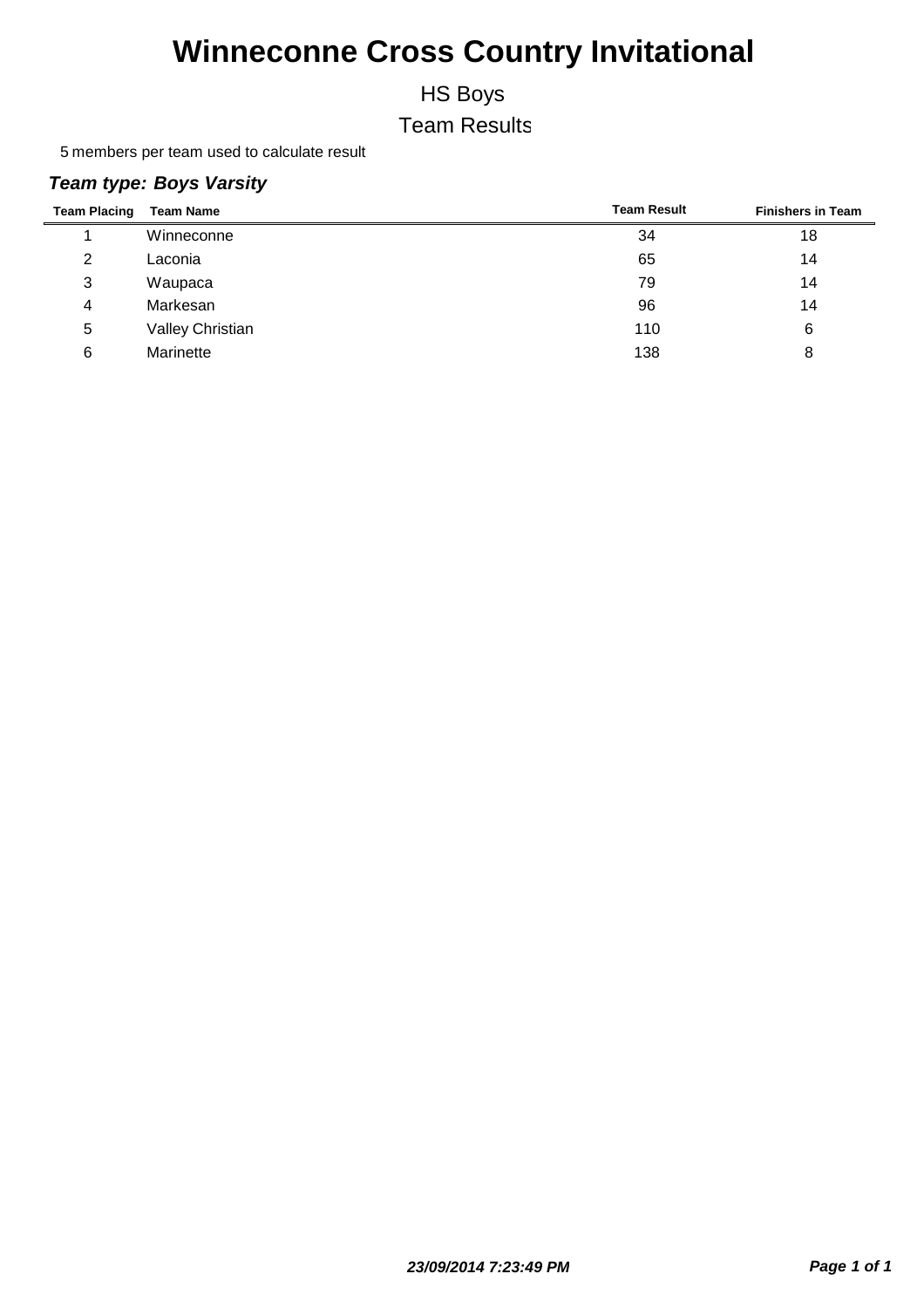HS Boys

Overall Results : Boys Varsity

| Pos | No             | Name                     | School           | Year         | Time       | Team<br><b>Position</b> | Team<br><b>Points</b> | Pace                 |
|-----|----------------|--------------------------|------------------|--------------|------------|-------------------------|-----------------------|----------------------|
| 1   | 122            | Sam Engel                | Winneconne       | 12           | 00:16:42.3 | 1                       | 1                     | $5:23$ min/m         |
| 2   | 123            | Luke Kubasta             | Winneconne       | 12           | 00:17:15.7 | $\mathbf{2}$            | 2                     | 5:34 min/m           |
| 3   | 1              | Alec Potter              | Laconia          | 10           | 00:17:35.3 | 1                       | 3                     | $5:40$ min/m         |
| 4   | 87             | <b>Mitchell Rotta</b>    | Waupaca          | 11           | 00:17:51.9 | 1                       | 4                     | $5:45$ min/m         |
| 5   | 54             | <b>Wesley Schiek</b>     | Valley Christian | 9            | 00:17:57.2 | 1                       | 5                     | $5:47$ min/m         |
| 6   | 171            | Jordan Jahnke            | Markesan         | 10           | 00:18:09.8 | 1                       | 6                     | $5:51$ min/m         |
| 7   | 124            | Joey Messer              | Winneconne       | 11           | 00:18:17.3 | 3                       | 7                     | $5:53$ min/m         |
| 8   | 2              | Justin Johnson           | Laconia          | 12           | 00:18:24.3 | $\mathbf{2}$            | 8                     | $5:56$ min/m         |
| 9   | 219            | Erik Breuer              | Marinette        | <b>Senio</b> | 00:18:27.8 | 1                       | 9                     | 5:57 min/m           |
| 10  | 125            | <b>Matt Barthel</b>      | Winneconne       | 11           | 00:18:37.2 | 4                       | 10                    | $6:00$ min/m         |
| 11  | 77             | <b>Erick Bolwerk</b>     | Waupaca          | 12           | 00:18:37.3 | $\mathbf{2}$            | 11                    | $6:00$ min/m         |
| 12  | 88             | <b>Hunter Smith</b>      | Waupaca          | 10           | 00:18:42.5 | 3                       | 12                    | $6:02$ min/m         |
| 13  | 3              | Josh Eidenshink          | Laconia          | 11           | 00:18:47.8 | 3                       | 13                    | $6:03$ min/m         |
| 14  | 126            | Jerod Szulczewski        | Winneconne       | 12           | 00:18:48.4 | 5                       | 14                    | $6:04 \text{ min/m}$ |
| 15  | 128            | Cole Schacherl           | Winneconne       | 10           | 00:18:49.8 | 6                       | 15                    | $6:04$ min/m         |
| 16  | 55             | Daniel Dunn              | Valley Christian | 9            | 00:18:57.2 | $\mathbf{2}$            | 16                    | $6:06$ min/m         |
| 17  | 174            | Kolton Zacharias         | Markesan         | 11           | 00:19:07.9 | $\mathbf{2}$            | 17                    | $6:10$ min/m         |
| 18  | 218            | <b>Ben Thielen</b>       | Marinette        | eshm         | 00:19:13.2 | $\mathbf{2}$            | 18                    | $6:12$ min/m         |
| 19  | 127            | Michael Peterson         | Winneconne       | 11           | 00:19:16.2 | 7                       | 19                    | $6:12$ min/m         |
| 20  | 4              | Joe Ramsey               | Laconia          | 12           | 00:19:20.5 | 4                       | 20                    | $6:14$ min/m         |
| 21  | 6              | Kevin Potter             | Laconia          | 11           | 00:19:48.8 | 5                       | 21                    | $6:23$ min/m         |
| 22  | 52             | Jeff Heinen              | Valley Christian | 11           | 00:20:06.4 | 3                       | 22                    | $6:29$ min/m         |
| 23  | 172            | <b>Chris Schwartz</b>    | Markesan         | 10           | 00:20:12.3 | 3                       | 23                    | $6:31$ min/m         |
| 24  | 169            | <b>Ben Bruss</b>         | Markesan         | 10           | 00:20:12.3 | 4                       | 24                    | $6:31$ min/m         |
| 25  | 79             | Danny Esch               | Waupaca          | 9            | 00:20:12.8 | 4                       | 25                    | $6:31$ min/m         |
| 26  | 129            | Ben Johnson              | Winneconne       | 9            | 00:20:12.9 | 8                       | >7                    | $6:31$ min/m         |
| 27  | 130            | <b>Michael Mastalish</b> | Winneconne       | 11           | 00:20:14.3 | 9                       | >7                    | $6:31$ min/m         |
| 28  | 173            | Cameron Walker-Croft     | Markesan         | 10           | 00:20:25.2 | 5                       | 26                    | $6:35$ min/m         |
| 29  | 80             | Ryan Esch                | Waupaca          | 11           | 00:20:25.2 | 5                       | 27                    | 6:35 min/m           |
| 30  | 91             | Ben Waitrovich           | Waupaca          | 11           | 00:20:29.8 | 6                       | 28                    | $6:36$ min/m         |
| 31  | 5              | Kyle Westphal            | Laconia          | 10           | 00:20:31.1 | 6                       | 29                    | $6:37$ min/m         |
| 32  | $\overline{7}$ | Daniel Behnke            | Laconia          | 12           | 00:20:37.2 | $\overline{\mathbf{r}}$ | 30                    | $6:39$ min/m         |
| 33  | 177            | Matt Denk                | Markesan         | 9            | 00:20:59.3 | 6                       | 31                    | $6:46$ min/m         |
| 34  | 131            | Spencer Wein             | Winneconne       | 10           | 00:21:03.1 | $10\,$                  | >7                    | $6:47$ min/m         |
| 35  | 53             | Josiah Guyant            | Valley Christian | 10           | 00:21:03.2 | 4                       | 32                    | $6:47$ min/m         |
| 36  | 182            | Cody Ryan                | Markesan         | 11           | 00:21:09.8 | $\overline{\mathbf{r}}$ | 33                    | $6:49$ min/m         |
| 37  | 135            | Rylee Bilgo              | Winneconne       | 9            | 00:21:13.0 | 11                      | >7                    | $6:50$ min/m         |
| 38  | 85             | <b>Bret Koske</b>        | Waupaca          | 10           | 00:21:21.1 | $\overline{7}$          | 34                    | 6:53 min/m           |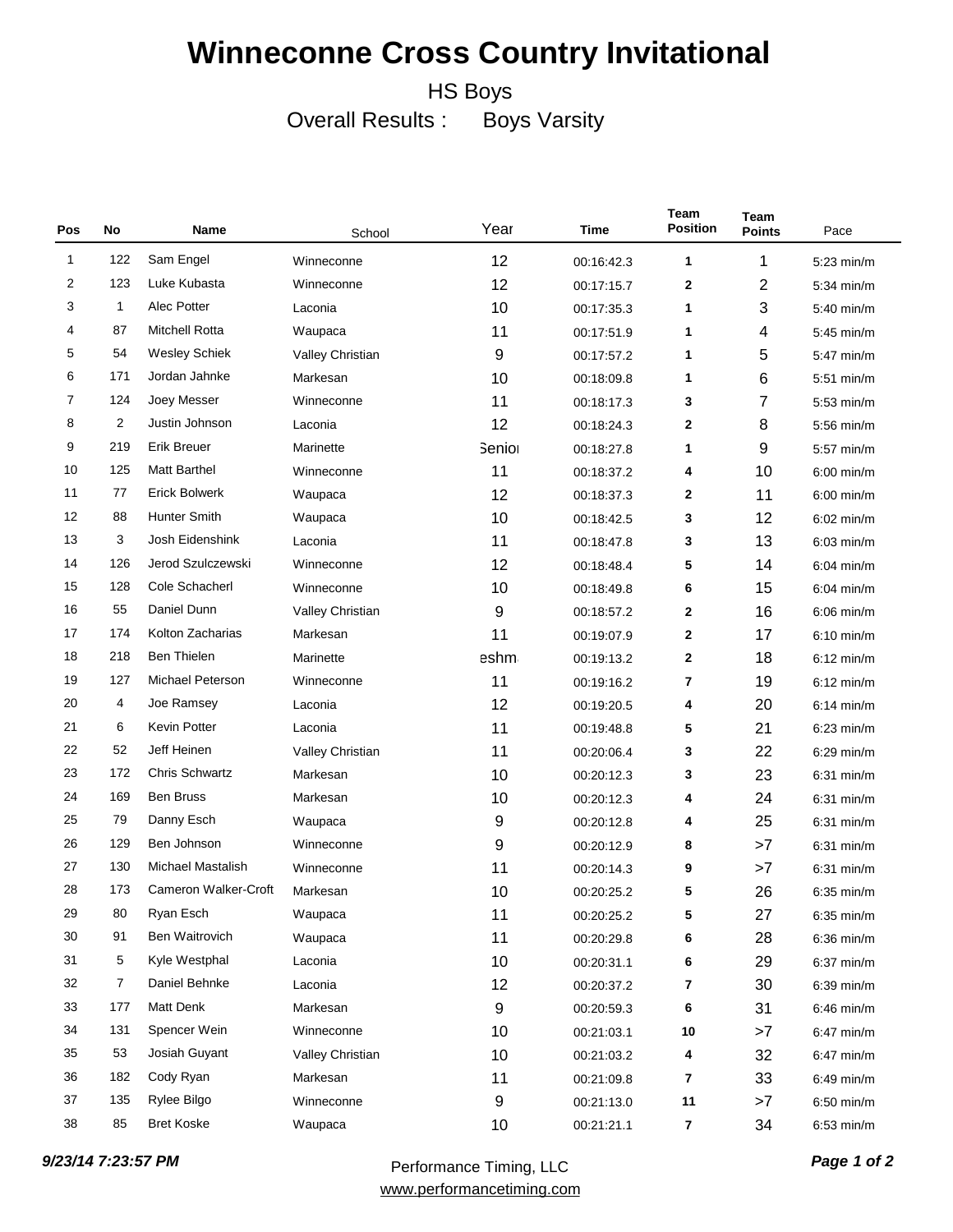HS Boys

Overall Results : Boys Varsity

| Pos | No  | Name                   | School           | Year                  | Time       | Team<br><b>Position</b> | Team<br><b>Points</b> | Pace         |
|-----|-----|------------------------|------------------|-----------------------|------------|-------------------------|-----------------------|--------------|
| 39  | 13  | David Sonnentag        | Laconia          | 12                    | 00:21:31.9 | 8                       | >7                    | $6:56$ min/m |
| 40  | 183 | <b>Austin Davis</b>    | Markesan         | 11                    | 00:21:35.2 | 8                       | >7                    | $6:57$ min/m |
| 41  | 133 | Nick Barikmo           | Winneconne       | 12                    | 00:21:37.0 | 12                      | >7                    | 6:58 min/m   |
| 42  | 179 | Adrian Jensen          | Markesan         | 11                    | 00:21:37.0 | 9                       | >7                    | $6:58$ min/m |
| 43  | 56  | John Geffers           | Valley Christian | 9                     | 00:21:43.1 | 5                       | 35                    | 7:00 min/m   |
| 44  | 221 | Jordan Piontkowski     | Marinette        | <b>Senio</b>          | 00:22:03.6 | 3                       | 36                    | $7:06$ min/m |
| 45  | 176 | Derek Dechant          | Markesan         | 10                    | 00:22:12.7 | 10                      | >7                    | 7:09 min/m   |
| 46  | 220 | Jamie Wendt            | Marinette        | <b>Senio</b>          | 00:22:13.1 | 4                       | 37                    | $7:10$ min/m |
| 47  | 175 | Dylan Burk             | Markesan         | 12                    | 00:22:22.3 | 11                      | >7                    | $7:13$ min/m |
| 48  | 180 | Trevor Jensen          | Markesan         | 9                     | 00:22:27.1 | 12                      | >7                    | $7:14$ min/m |
| 49  | 136 | Josh Jaeger            | Winneconne       | 9                     | 00:22:31.0 | 13                      | >7                    | $7:15$ min/m |
| 50  | 137 | Kolton Fiedler         | Winneconne       | 9                     | 00:22:38.8 | 14                      | >7                    | $7:18$ min/m |
| 51  | 139 | Nate Heenan            | Winneconne       | 9                     | 00:22:38.9 | 15                      | >7                    | $7:18$ min/m |
| 52  | 132 | <b>Nick Geffers</b>    | Winneconne       | 12                    | 00:22:50.3 | 16                      | >7                    | $7:22$ min/m |
| 53  | 138 | Chance Rupnow          | Winneconne       | 9                     | 00:22:51.7 | 17                      | >7                    | $7:22$ min/m |
| 54  | 181 | Casey Ryan             | Markesan         | 12                    | 00:22:53.8 | 13                      | >7                    | $7:23$ min/m |
| 55  | 222 | Josh Hitt              | Marinette        | Junior                | 00:22:58.4 | 5                       | 38                    | 7:24 min/m   |
| 56  | 8   | <b>Tyler Radavich</b>  | Laconia          | 9                     | 00:23:25.3 | 9                       | >7                    | $7:33$ min/m |
| 57  | 73  | Endeavor Achten        | Waupaca          | 12                    | 00:23:32.3 | 8                       | >7                    | 7:35 min/m   |
| 58  | 75  | <b>Issac Barden</b>    | Waupaca          | 12                    | 00:23:40.3 | 9                       | >7                    | $7:38$ min/m |
| 59  | 9   | Andrew Wix             | Laconia          | 11                    | 00:23:42.3 | 10                      | >7                    | 7:38 min/m   |
| 60  | 15  | Nate Zickert           | Laconia          | 10                    | 00:23:42.5 | 11                      | >7                    | $7:38$ min/m |
| 61  | 10  | Eric Thompson          | Laconia          | 10                    | 00:24:05.0 | 12                      | >7                    | 7:46 min/m   |
| 62  | 57  | Aristidis Giannopoulos | Valley Christian | 9                     | 00:24:12.3 | 6                       | 39                    | $7:48$ min/m |
| 63  | 178 | Wes Elford             | Markesan         | 10                    | 00:24:26.8 | 14                      | >7                    | $7:53$ min/m |
| 64  | 12  | Sam Jacobs             | Laconia          | 9                     | 00:24:35.5 | 13                      | >7                    | $7:55$ min/m |
| 65  | 86  | <b>August Kuffell</b>  | Waupaca          | 9                     | 00:25:04.8 | 10                      | >7                    | 8:05 min/m   |
| 66  | 78  | John Drivas            | Waupaca          | 9                     | 00:25:29.1 | 11                      | >7                    | $8:13$ min/m |
| 67  | 225 | <b>Tanner Cook</b>     | Marinette        | 12                    | 00:25:55.3 | 6                       | 40                    | 8:21 min/m   |
| 68  | 76  | Dayton Bell            | Waupaca          | 9                     | 00:25:58.3 | $12$                    | >7                    | 8:22 min/m   |
| 69  | 11  | Justin Schwebke        | Laconia          | 9                     | 00:26:16.8 | 14                      | >7                    | 8:28 min/m   |
| 70  | 224 | Randy Allgeyer         | Marinette        | 10<br>00:26:52.1<br>7 |            | 41                      | 8:40 min/m            |              |
| 71  | 223 | Eddie Paulsen          | Marinette        | 10<br>8<br>00:27:19.7 |            | >7                      | 8:48 min/m            |              |
| 72  | 140 | Cole Breuer            | Winneconne       | 11                    | 00:27:26.5 | 18                      | >7                    | 8:51 min/m   |
| 73  | 81  | Owen Gibbs             | Waupaca          | 9                     | 00:29:07.1 | 13                      | >7                    | $9:23$ min/m |
| 74  | 74  | Ethan Achten           | Waupaca          | 10                    | 00:34:09.4 | 14                      | $>7$                  | 11:01 min/m  |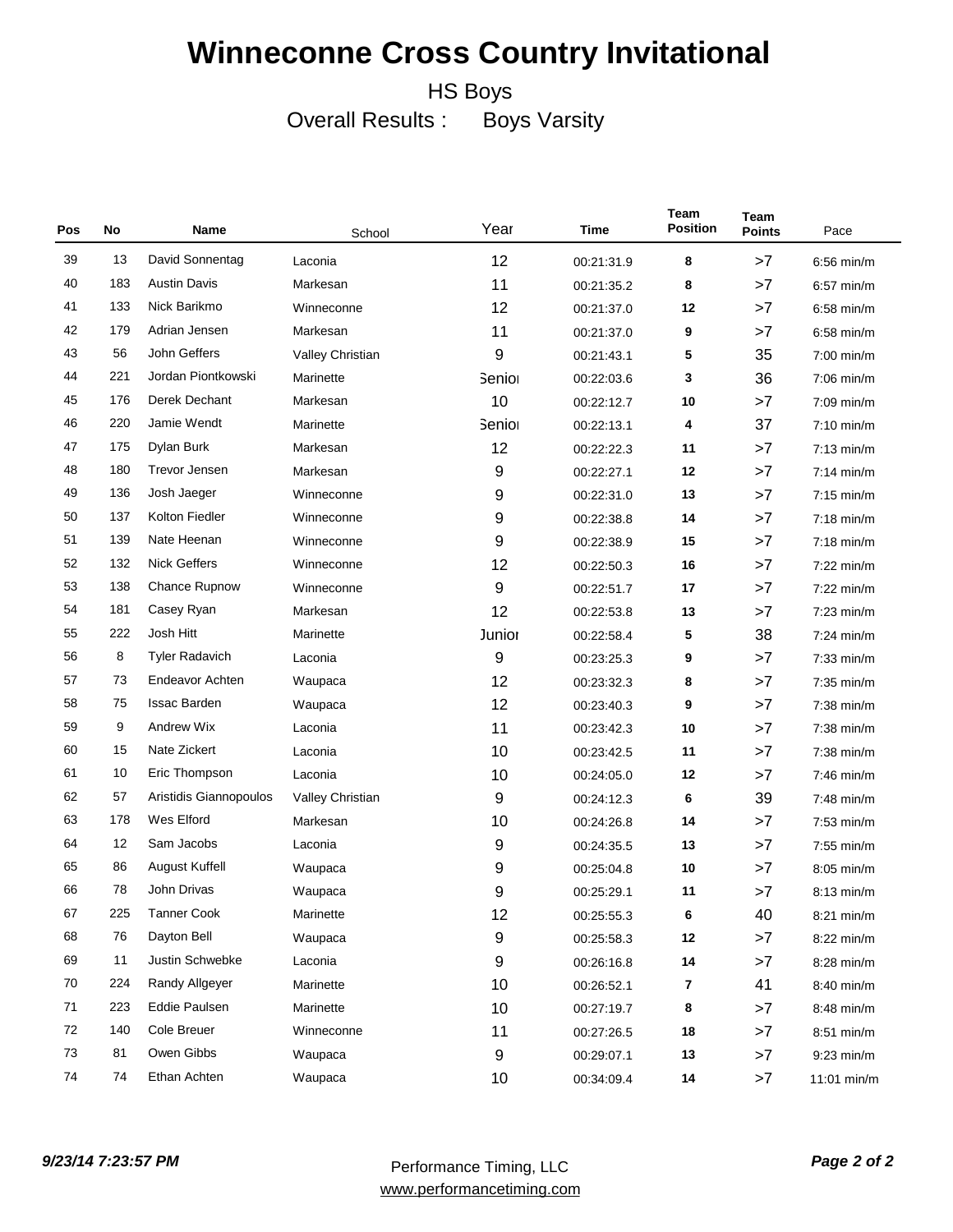### HS Boys Team Results

### *Team type: Boys Varsity*

|                 | Team name: Winneconne            |         |                     |                    |
|-----------------|----------------------------------|---------|---------------------|--------------------|
| Team result: 34 |                                  |         | Team Pos: 1         |                    |
| <b>Team Pos</b> | <b>Overall Pos</b>               | Race No | <b>Name</b>         | <b>Finish Time</b> |
| 1               | 1                                | 122     | Sam Engel           | 00:16:42           |
| 2               | $\overline{2}$                   | 123     | Luke Kubasta        | 00:17:15           |
| 3               | $\overline{7}$                   | 124     | Joey Messer         | 00:18:17           |
| 4               | 10                               | 125     | Matt Barthel        | 00:18:37           |
| 5               | 14                               | 126     | Jerod Szulczewski   | 00:18:48           |
| 6               | 15                               | 128     | Cole Schacherl      | 00:18:49           |
| 7               | 19                               | 127     | Michael Peterson    | 00:19:16           |
| 8               | 26                               | 129     | Ben Johnson         | 00:20:12           |
| 9               | 27                               | 130     | Michael Mastalish   | 00:20:14           |
| 10              | 34                               | 131     | Spencer Wein        | 00:21:03           |
| 11              | 37                               | 135     | Rylee Bilgo         | 00:21:13           |
| 12              | 41                               | 133     | Nick Barikmo        | 00:21:37           |
| 13              | 49                               | 136     | Josh Jaeger         | 00:22:31           |
| 14              | 50                               | 137     | Kolton Fiedler      | 00:22:38           |
| 15              | 51                               | 139     | Nate Heenan         | 00:22:38           |
| 16              | 52                               | 132     | <b>Nick Geffers</b> | 00:22:50           |
| 17              | 53                               | 138     | Chance Rupnow       | 00:22:51           |
| 18              | 72                               | 140     | Cole Breuer         | 00:27:26           |
| $\mathbf{r}$ .  | <b>The contract of the State</b> |         |                     |                    |

|                 | ream name: Laconia |                |                       |             |                    |
|-----------------|--------------------|----------------|-----------------------|-------------|--------------------|
| Team result: 65 |                    |                |                       | Team Pos: 2 |                    |
| <b>Team Pos</b> | <b>Overall Pos</b> | Race No        | <b>Name</b>           |             | <b>Finish Time</b> |
| 1               | 3                  | 1              | Alec Potter           |             | 00:17:35           |
| $\overline{2}$  | 8                  | $\overline{2}$ | Justin Johnson        |             | 00:18:24           |
| 3               | 13                 | 3              | Josh Eidenshink       |             | 00:18:47           |
| 4               | 20                 | 4              | Joe Ramsey            |             | 00:19:20           |
| 5               | 21                 | 6              | Kevin Potter          |             | 00:19:48           |
| 6               | 31                 | 5              | Kyle Westphal         |             | 00:20:31           |
| 7               | 32                 | 7              | Daniel Behnke         |             | 00:20:37           |
| 8               | 39                 | 13             | David Sonnentag       |             | 00:21:31           |
| 9               | 56                 | 8              | <b>Tyler Radavich</b> |             | 00:23:25           |
| 10              | 59                 | 9              | Andrew Wix            |             | 00:23:42           |
| 11              | 60                 | 15             | Nate Zickert          |             | 00:23:42           |
| 12              | 61                 | 10             | Eric Thompson         |             | 00:24:05           |
| 13              | 64                 | 12             | Sam Jacobs            |             | 00:24:35           |
| 14              | 69                 | 11             | Justin Schwebke       |             | 00:26:16           |
|                 |                    |                |                       |             |                    |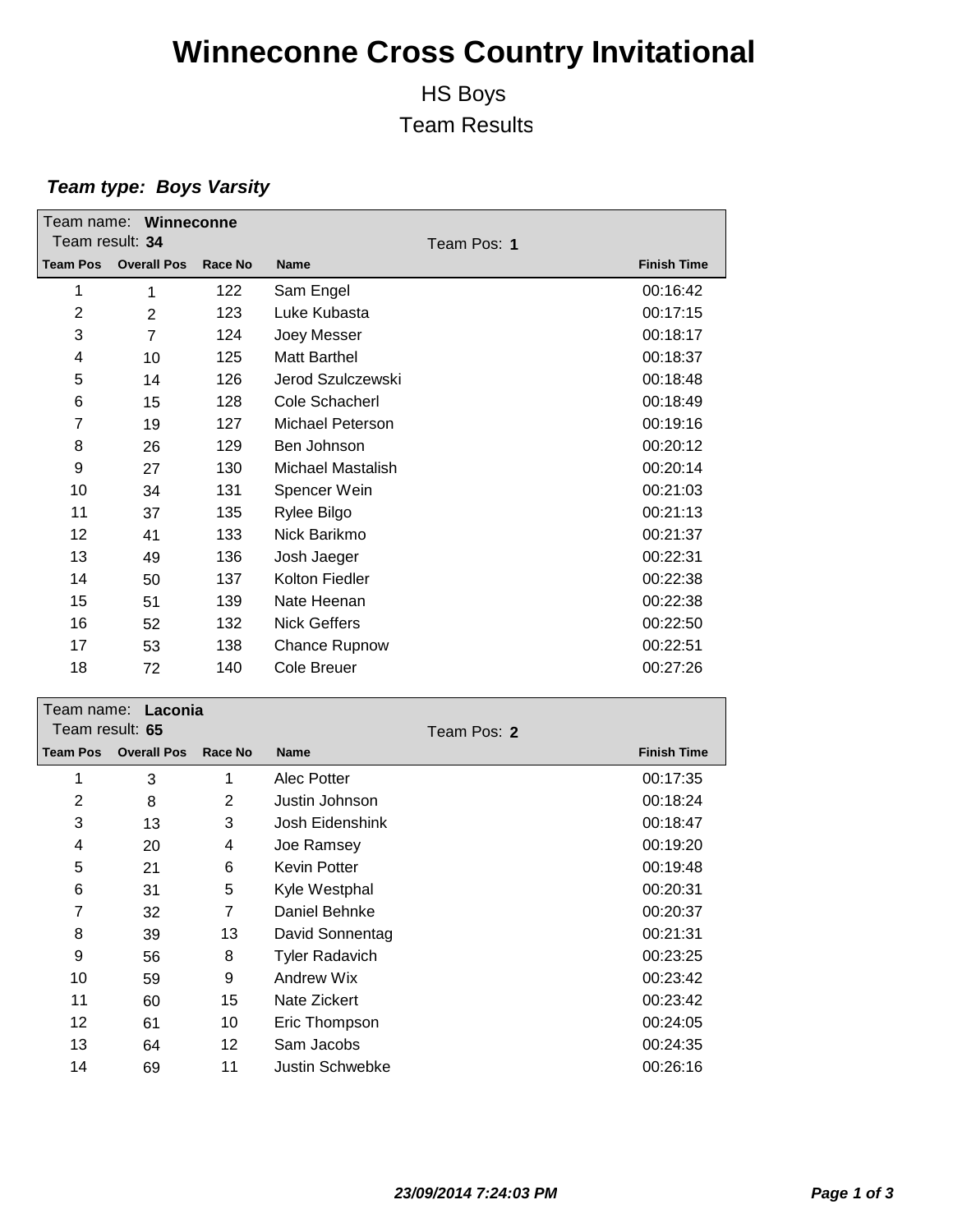### HS Boys Team Results

### *Team type: Boys Varsity*

| Team result: 79 | Team name: Waupaca |         |                      |             |                    |
|-----------------|--------------------|---------|----------------------|-------------|--------------------|
|                 |                    |         |                      | Team Pos: 3 |                    |
| <b>Team Pos</b> | <b>Overall Pos</b> | Race No | <b>Name</b>          |             | <b>Finish Time</b> |
| 1               | 4                  | 87      | Mitchell Rotta       |             | 00:17:51           |
| 2               | 11                 | 77      | <b>Erick Bolwerk</b> |             | 00:18:37           |
| 3               | 12                 | 88      | <b>Hunter Smith</b>  |             | 00:18:42           |
| 4               | 25                 | 79      | Danny Esch           |             | 00:20:12           |
| 5               | 29                 | 80      | Ryan Esch            |             | 00:20:25           |
| 6               | 30                 | 91      | Ben Waitrovich       |             | 00:20:29           |
| $\overline{7}$  | 38                 | 85      | <b>Bret Koske</b>    |             | 00:21:21           |
| 8               | 57                 | 73      | Endeavor Achten      |             | 00:23:32           |
| 9               | 58                 | 75      | <b>Issac Barden</b>  |             | 00:23:40           |
| 10              | 65                 | 86      | August Kuffell       |             | 00:25:04           |
| 11              | 66                 | 78      | John Drivas          |             | 00:25:29           |
| 12              | 68                 | 76      | Dayton Bell          |             | 00:25:58           |
| 13              | 73                 | 81      | Owen Gibbs           |             | 00:29:07           |
| 14              | 74                 | 74      | Ethan Achten         |             | 00:34:09           |

|                 | Team name: Markesan |         |                      |                    |  |  |  |
|-----------------|---------------------|---------|----------------------|--------------------|--|--|--|
| Team result: 96 |                     |         | Team Pos: 4          |                    |  |  |  |
| <b>Team Pos</b> | <b>Overall Pos</b>  | Race No | <b>Name</b>          | <b>Finish Time</b> |  |  |  |
| 1               | 6                   | 171     | Jordan Jahnke        | 00:18:09           |  |  |  |
| 2               | 17                  | 174     | Kolton Zacharias     | 00:19:07           |  |  |  |
| 3               | 23                  | 172     | Chris Schwartz       | 00:20:12           |  |  |  |
| 4               | 24                  | 169     | <b>Ben Bruss</b>     | 00:20:12           |  |  |  |
| 5               | 28                  | 173     | Cameron Walker-Croft | 00:20:25           |  |  |  |
| 6               | 33                  | 177     | Matt Denk            | 00:20:59           |  |  |  |
| 7               | 36                  | 182     | Cody Ryan            | 00:21:09           |  |  |  |
| 8               | 40                  | 183     | <b>Austin Davis</b>  | 00:21:35           |  |  |  |
| 9               | 42                  | 179     | Adrian Jensen        | 00:21:37           |  |  |  |
| 10              | 45                  | 176     | Derek Dechant        | 00:22:12           |  |  |  |
| 11              | 47                  | 175     | Dylan Burk           | 00:22:22           |  |  |  |
| 12              | 48                  | 180     | Trevor Jensen        | 00:22:27           |  |  |  |
| 13              | 54                  | 181     | Casey Ryan           | 00:22:53           |  |  |  |
| 14              | 63                  | 178     | Wes Elford           | 00:24:26           |  |  |  |